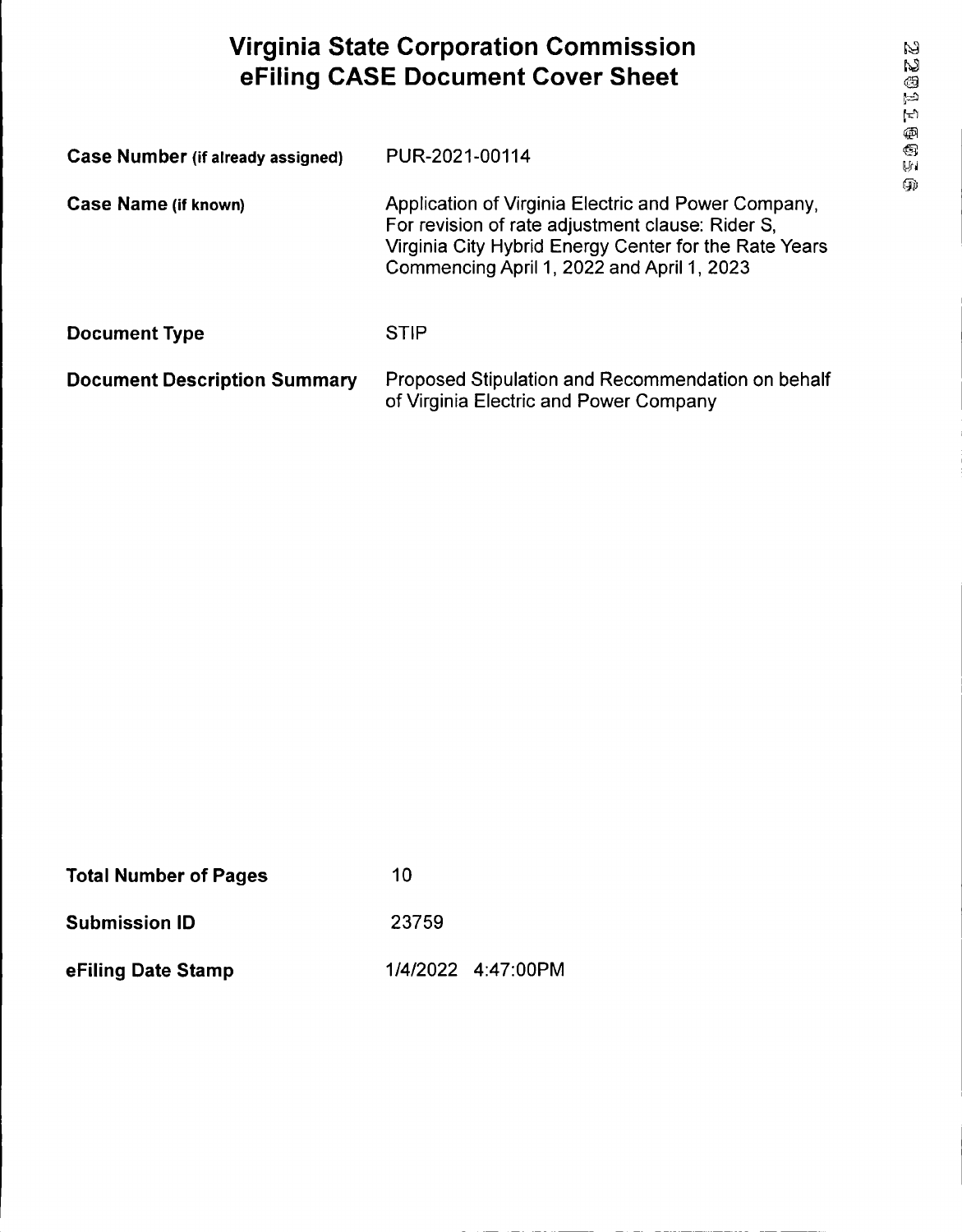**McGuireWoods LLP** Gateway Plaza 800 East Canal Street Richmond, VA 23219-3916 Phone: 804.77S.1000 Fax: 804.775.1061 www.mcguirewoods.com

Joseph K. Reid, III**I**  $\mathsf{MccUIREV}$ Direct: 804.775.1198

January 4, 2022

# **BY ELECTRONIC DELIVERY**

Bernard Logan, Clerk State Corporation Commission Document Control Center Tyler Building, First Floor 1300 East Main Street Richmond, VA 23219

> *Application ofVirginia Electric and Power Company, For revision ofrate adjustment clause: Rider S, Virginia City Hybrid Energy Center for the Rate Years CommencingApril 1, 2022 andApril 1, 2023* Case No. PUR-2021-00114

Dear Mr. Logan:

Please find enclosed for electronic filing in the above-captioned proceeding the *Proposed Stipulation and Recommendation* on behalf of Virginia Electric and Power Company (the "Company"), the Staff ofthe State Corporation Commission, and the Sierra Club (the "Proposed Stipulation").

The Company is authorized to represent that the Office of the Attorney General, Division ofConsumer Counsel ("Consumer Counsel") and Appalachian Voices do not join, but do not oppose, the Proposed Stipulation. Further, Consumer Counsel and Appalachian Voices agree to make part of the record without cross-examination, the testimony, exhibits, and schedules as set forth in the Proposed Stipulation.

Please do not hesitate to call if you have any questions in regard to the enclosed.

Very truly yours,

*/s/Joseph K. Reid, III*

Joseph K. Reid, III

Enclosures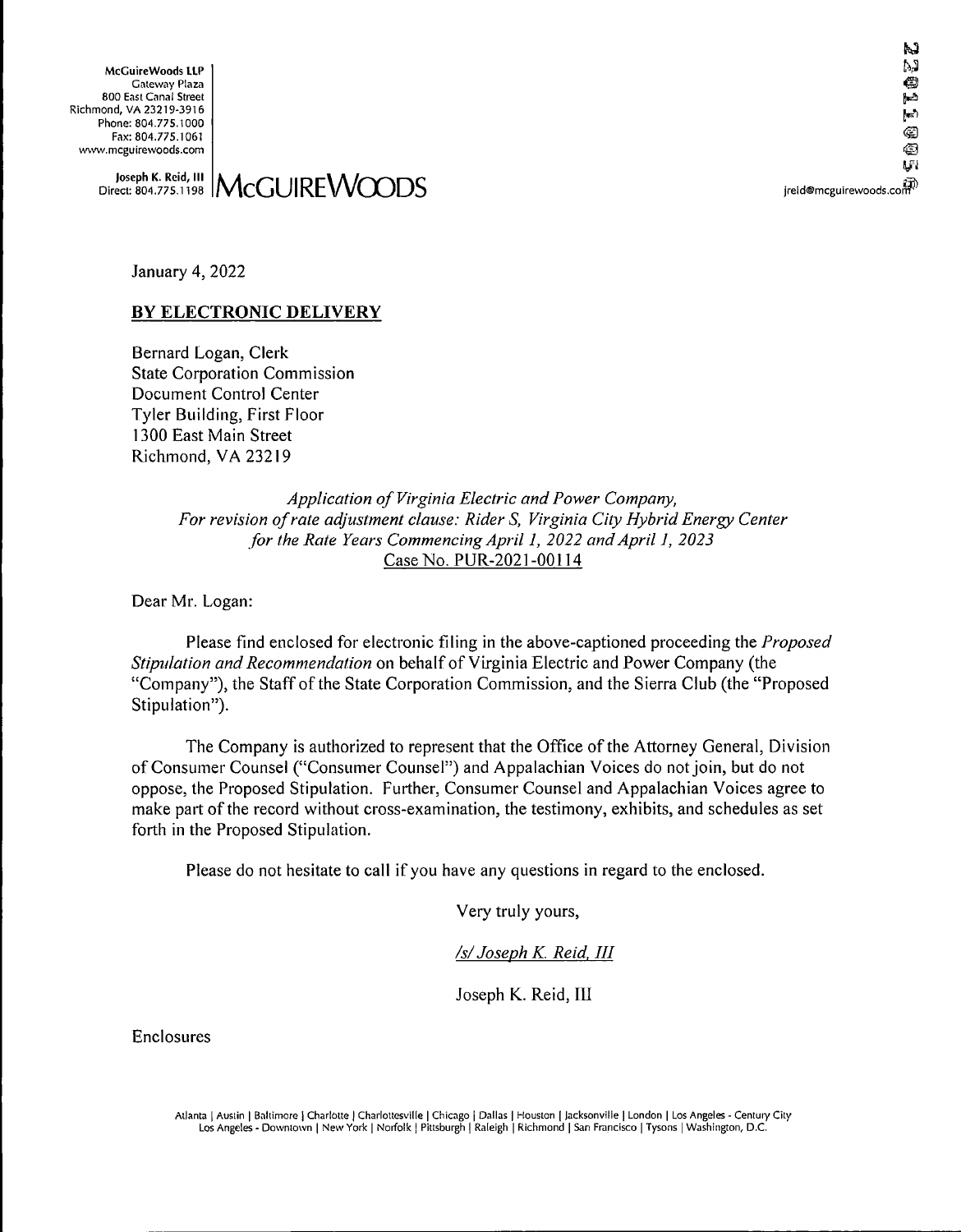January 4, 2022 Page 2

cc: The Honorable Michael D. Thomas, Hearing Examiner Paul E. Pfeffer, Esq. Lisa R. Crabtree, Esq. Timothy D. Patterson, Esq. Nicole M. Allaband, Esq. Service List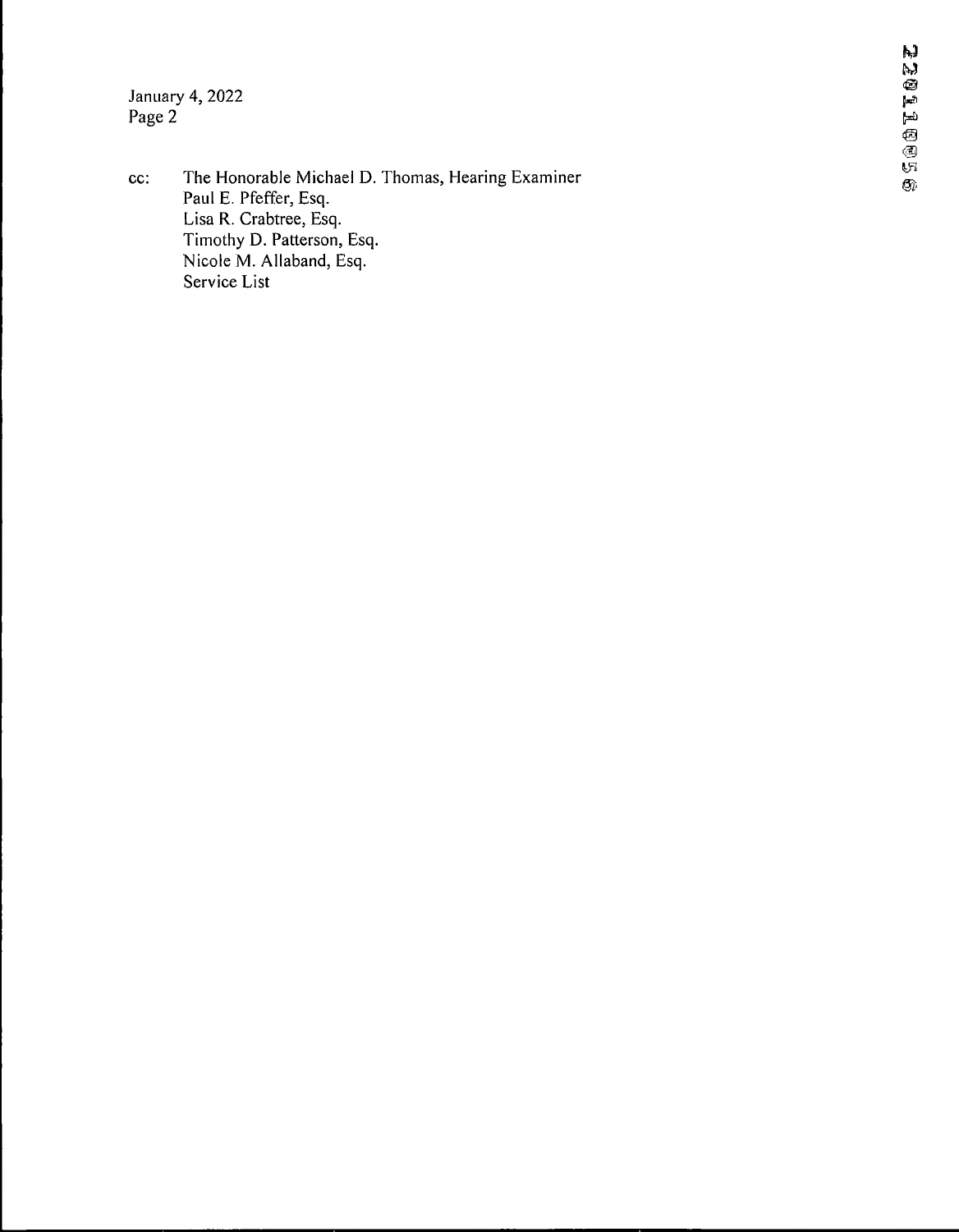#### COMMONWEALTH OF VIRGINIA

#### STATE CORPORATION COMMISSION

) ) )

> ) ) ) )

VIRGINIA ELECTRIC AND POWER COMPANY

For revision of rate adjustment clause: Rider S, Virginia City Hybrid Energy Center For the Rate Years Commencing April 1, 2022 and April 1,2023

APPLICATION OF

) Case No. PUR-2021-00114

#### **PROPOSED STIPULATION AND RECOMMENDATION**

This Proposed Stipulation and Recommendation ("Stipulation") represents the agreement among Virginia Electric and Power Company ("Dominion Energy Virginia" or the "Company"), the Staff of the State Corporation Commission ("Staff"), and the Sierra Club (collectively, the "Stipulating Participants") resolving all issues raised by the Stipulating Participants relating to the application, direct testimony, and schedules filed by Dominion Energy Virginia on June 8, 2021 (the "Application") in support of its 2021 Rider S Update.

The Stipulating Participants, by their undersigned counsel, stipulate, agree and recommend that this Stipulation be adopted and that the Application be approved as modified below:

1. Revenue Requirement: The approved revenue requirement for Rate Year <sup>1</sup> (April I, 2022 through March 31,2023) is \$191,532 million, and the approved revenue requirement for Rate Year 2 (April 1, 2023 through March 31,2024) is \$191.292 million. These approved revenue requirements consist of an Actual Cost True-Up Factor of(\$1.425) million and a Projected Cost Recovery Factor of \$192,957 million for Rate Year 1, and a Projected Cost Recovery Factor of \$191.292 million for Rate Year 2. The actual revenue requirement for both Rate Years is higher than the amount requested in the Company's Application and publicly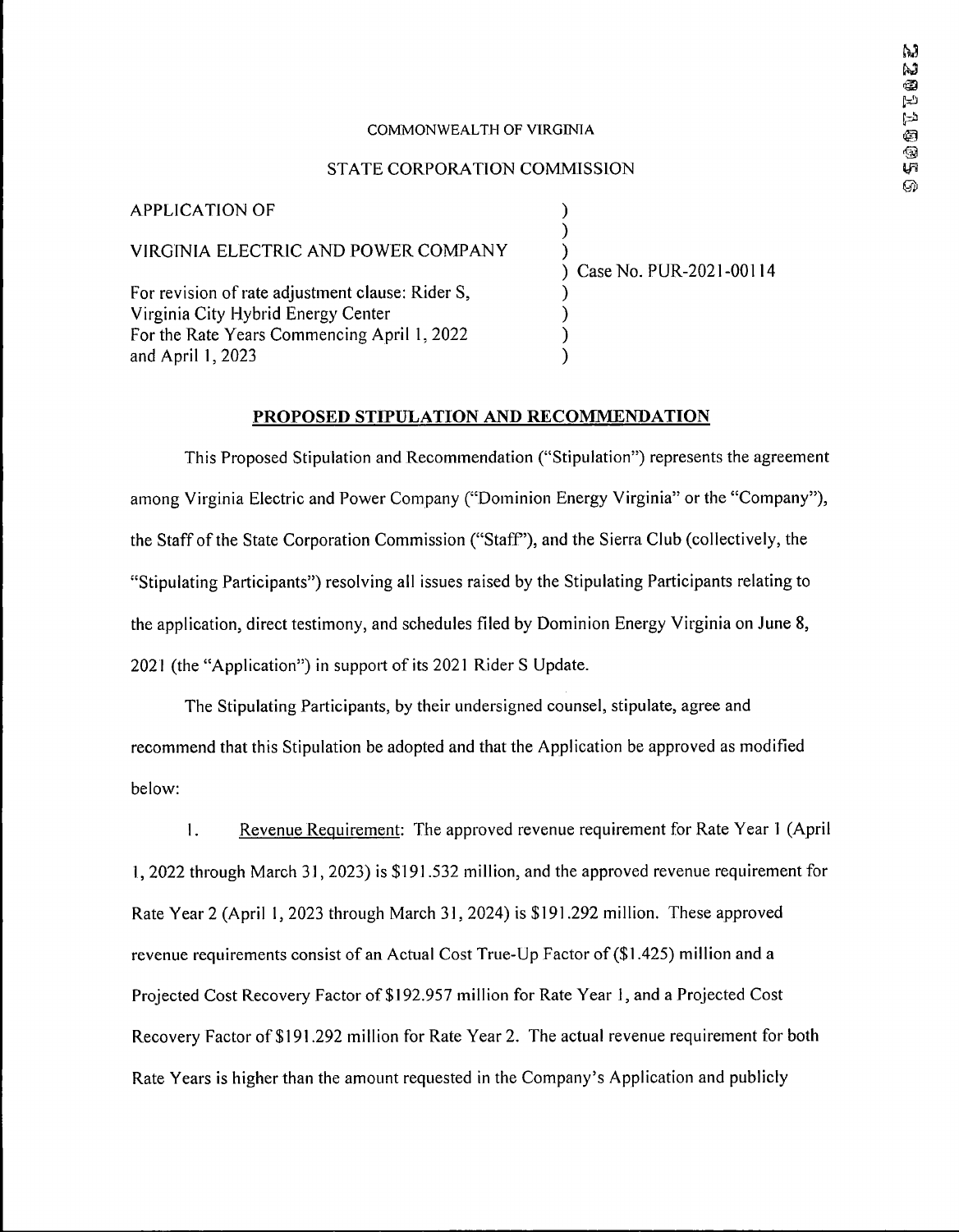noticed, and thus the Company will limit its recovery amount to the noticed amounts listed in this paragraph. Any difference between these amounts and the actual revenue requirements will be addressed as part of the true-up in a future Rider S update filing.

2. Analysis and Report: As recommended by Staff, the Company will complete an analysis of a possible pathway towards economic viability for the Virginia City Hybrid Energy Center ("VCHEC") on a going-forward basis. The Company shall file a report detailing this analysis in the docket for this matter within nine months of the final order in this proceeding, and before the next Rider S update is filed. This report shall include, at a minimum, analysis and discussion of the following:

- a. Analysis of scenarios in which VCHEC retires prior to 2045, the latest date required by Code § 56-585.5 B 3. Specifically, the Company should include analyses of potential unit retirement in years 2026 and 2030;
- b. For any retirement scenario presented in the report, the Company shall provide an accompanying lifetime revenue requirement, with supporting calculations, in excel format, with formulas intact;
- c. For any retirement scenario presented in the report, the analysis should include, without limitation, a discussion of (i) local economic impacts; (ii) system reliability; (iii) environmental justice; and (iv) the social cost of carbon;
- d. Analysis of options for repurposing the VCHEC site if the unit is retired, including use for hosting solar, wind, and/or energy storage resources. Such analysis should include, without limitation, a discussion of (i) local economic impacts; (ii) system reliability; (iii) environmental justice; and (iv) the social cost of carbon; and
- e. Discussion of pathways towards greater utilization of unused coal combustion residuals ("CCR") storage capacity at VCHEC.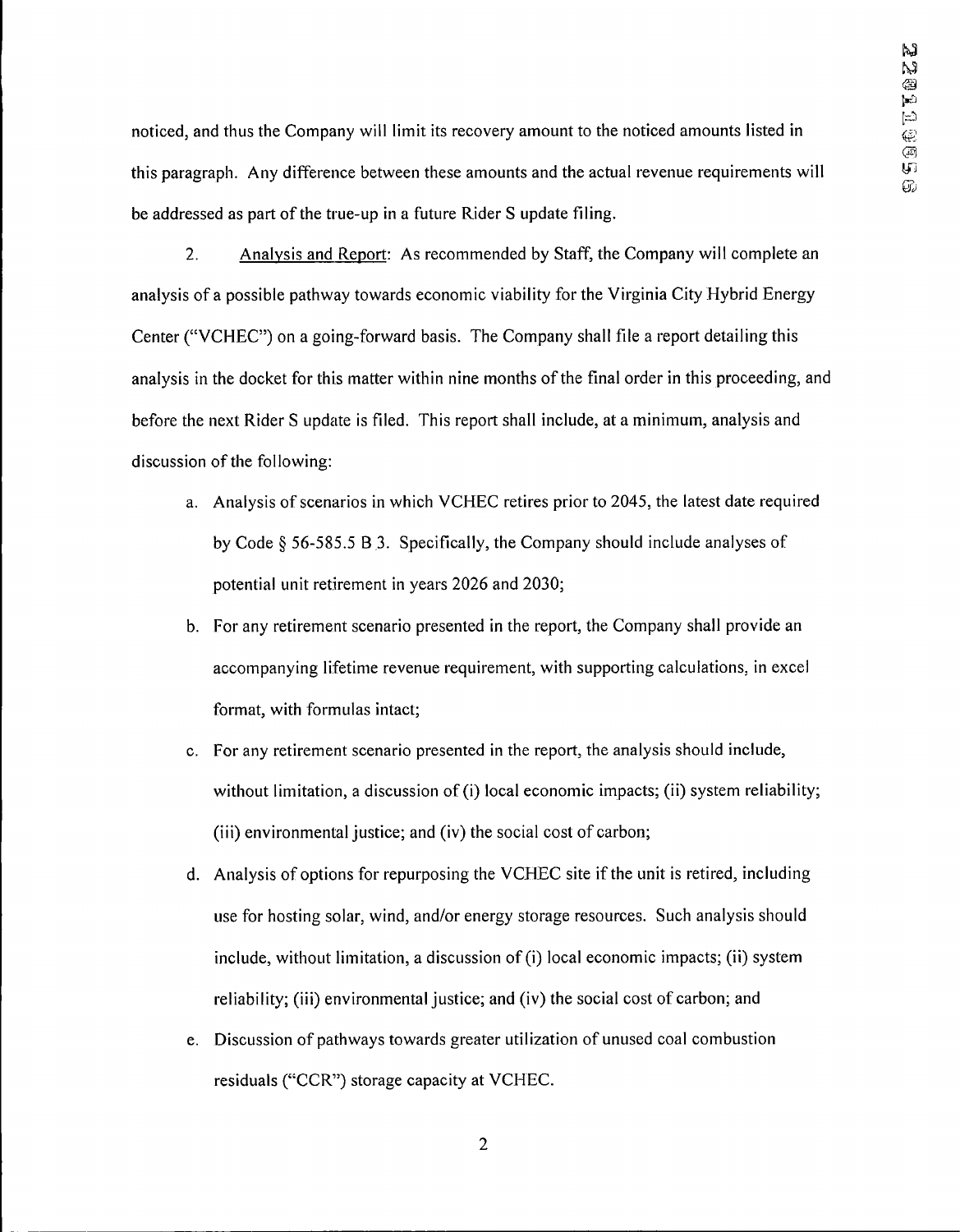3. Life-Extending Capital Investments: The Company will forego life-extension related spending at VCHEC occurring after Rate Years <sup>1</sup> and 2 as presented in this proceeding until the Company has completed and filed the report described in paragraph (2) above with the Commission and a long-term decision about VCHEC's continued operation has been made by the Company. The Company will continue to make prudent maintenance capital investments that are necessary for the continued safe and reliable operation of VCHEC. The Stipulating Participants acknowledge that recovery of any costs is ultimately subject to Commission approval.

4. CCR Containment Facilities: The completion of construction of cells 2A and 3B ofthe Curley Hollow Landfill CCR facility, and the costs associated therewith, are reasonable and prudent. Beyond this, the Company agrees to not commence construction of new or additional CCR containment facilities at VCHEC unless and until it determines that additional capacity is required and such construction is reasonable and prudent.

5. Dispatch Records: The Company acknowledges that it will maintain records created in the normal course of business regarding VCHEC dispatch decisions and will disclose such documentation through discovery, ifrequested, in future Rider S update proceedings pursuant to the Commission's Rules of Practice and Procedure.

6. The Stipulating Participants agree that the Company may, at its discretion, seek annual, rather than biannual, approval of Rider S for the recovery of costs associated with VCHEC.

7. The Stipulating Participants further agree as follows with respect to the evidentiary record:

> a. Dominion Energy Virginia's Application, which includes the pre-filed direct testimony and exhibits of Company Witnesses Christopher C. Dibble, Christopher

> > 3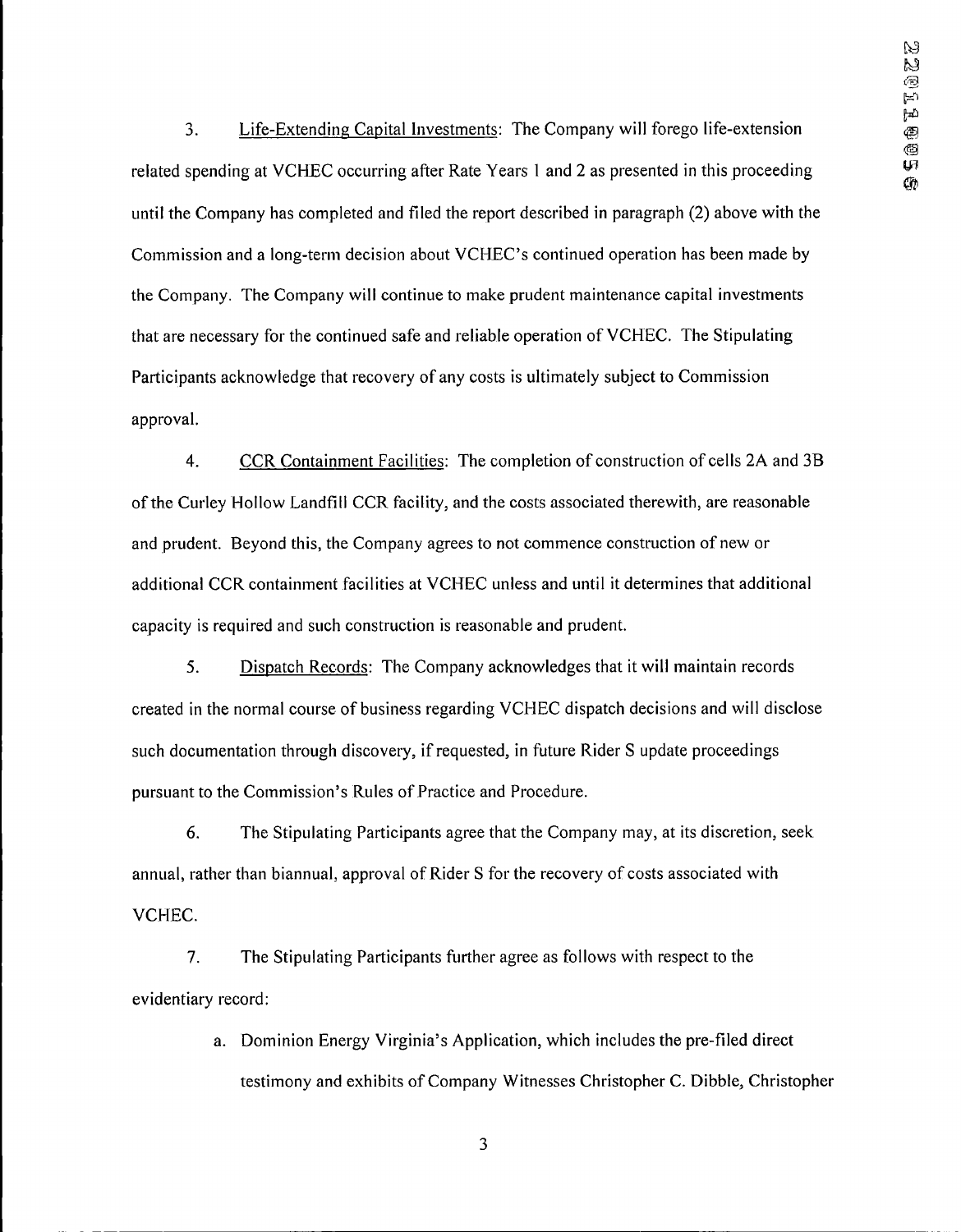J. Lee, and Estafia M. Davis, and Filing Schedules 3, 4, 5, 8, and 46 filed on June 8, 2021, shall be made a part of the record without cross examination.

- b. The pre-filed direct testimony, schedules, and exhibits of Sierra Club Witness Rachel Wilson, filed on November 22, 2021, shall be made part of the record without cross examination.
- c. The pre-filed direct testimony, schedules, and exhibits of Staff Witnesses Brad Gerner, Phillip M. Gereaux, and David J. Dalton, filed on December 8, 2021, shall be made part of the record without cross-examination.
- d. The pre-filed rebuttal testimony, exhibits, and schedules of Company Witnesses Glenn A. Kelly, Jacqueline R. Vitiello, Christopher C. Dibble, and Christopher J. Lee, filed on December 20, 2021, shall be made part of the record without crossexamination.

8. The Stipulating Participants agree that this Stipulation represents a compromise for purposes of settlement of this case and for resolution of issues raised by the Stipulating Participants in this proceeding. None of the signatories to this Stipulation necessarily agree with the treatment of any particular item, any procedure followed, or the resolution of any particular issue in agreeing to this Stipulation other than as specified herein, except that the Stipulating Participants agree that the resolution of the issues herein, taken as a whole, and the disposition of all other matters set forth in this Stipulation, are in the public interest.

9. This Stipulation is conditioned upon and subject to acceptance by the Commission and is non-severable and of no force or effect and may not be used for any other purpose unless accepted in its entirety by the Commission. In the event that the Commission does not accept the Stipulation in its entirety, including the issuance of a recommendation to approve the Stipulation, each of the signatories herein retain the right to withdraw support for the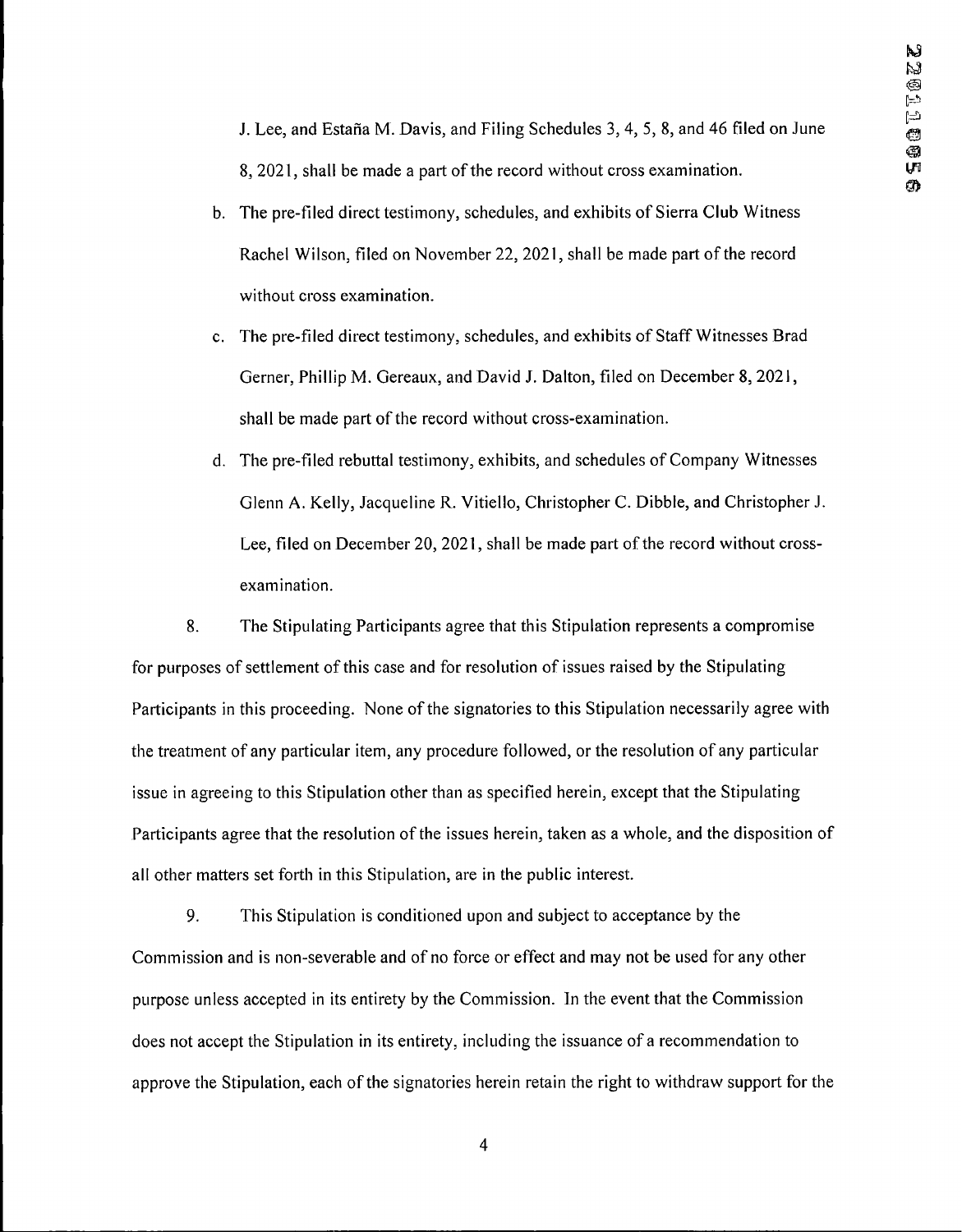Stipulation. In the event of such action by the Commission, any of the signatories to the Stipulation will be entitled to give notice exercising its right to withdraw support for the Stipulation; provided, however, that the signatories to the Stipulation may, by unanimous consent, elect to modify the Stipulation to address any modifications required, or issues raised. by the Commission. Should the Stipulation not be approved, it will be considered void and have no precedential effect, and the signatories to the Stipulation reserve their rights to participate in all relevant proceedings in the captioned case notwithstanding their agreement to the terms of the Stipulation. If the Commission chooses to reject the Stipulation, the Stipulating Participants may request that an *ore tenus* hearing be convened at which time testimony and evidence may be presented by the case participants and cross-examination may occur on any issues arising in this proceeding.

10. The docket for this proceeding shall remain open for the sole purpose of receiving the report described in paragraph (2).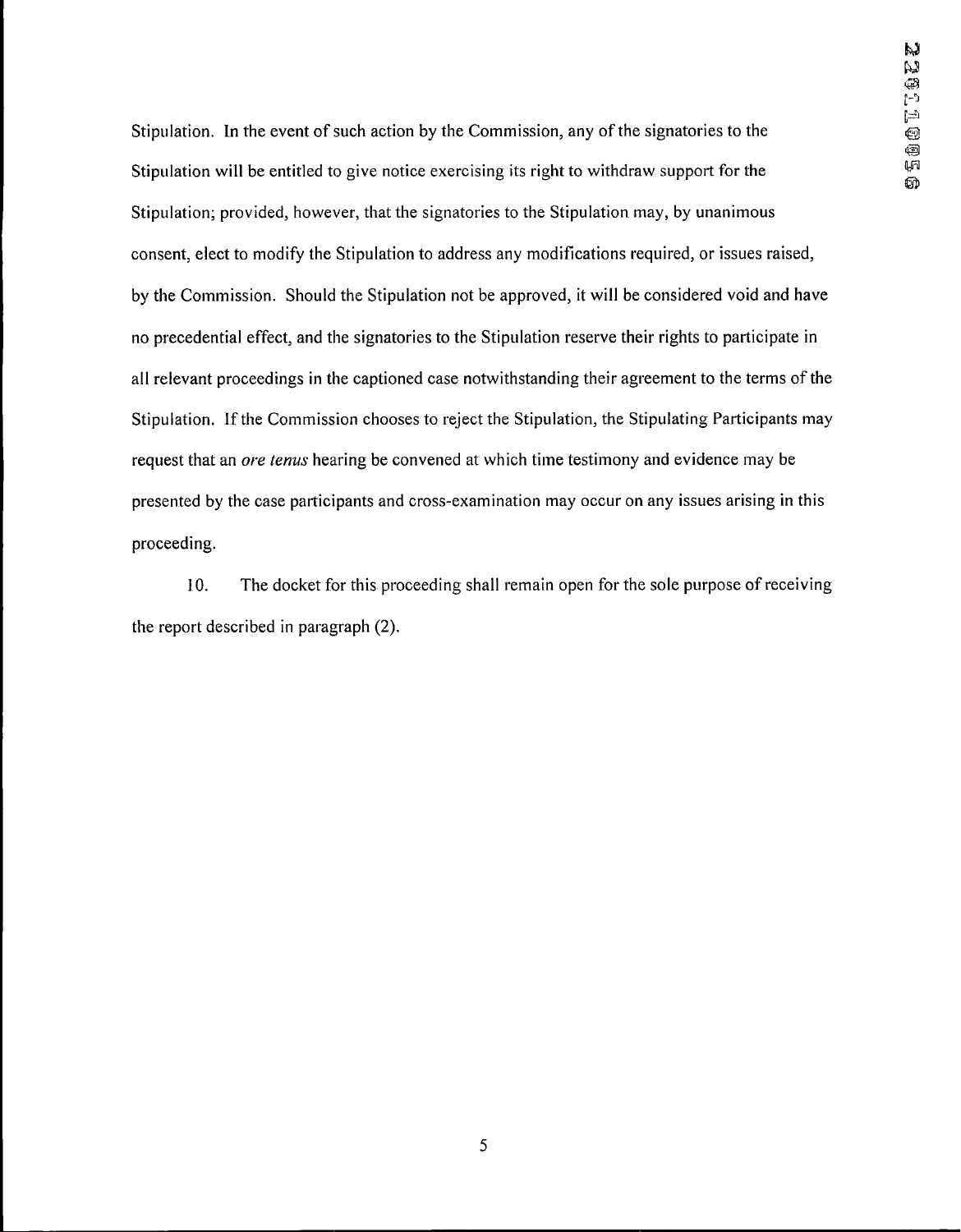The following parties join the Stipulation as accepted and agreed to this  $4<sup>th</sup>$  day of

January 2022:

# VIRGINIA ELECTRIC AND POWER COMPANY

By: */s/Joseph K. Reid, III* Counsel

Paul E. Pfeffer Lisa R. Crabtree Dominion Energy Services, Inc. 120 Tredegar Street Richmond, Virginia 23219 (804) 787-5607 (PEP telephone) (804) 819-2612 (LRC telephone) *paul.e.pfeffer@dominionenergy.com lisa.r. crabtree@dominionenergy. com*

Joseph K. Reid, III Timothy D. Patterson Nicole M. Allaband McGuireWoods LLP Gateway Plaza 800 East Canal Street Richmond, Virginia 23219-3916 (804) 775-1198 (JKR telephone) (804) 775-1069 (TDP telephone) (804) 775-4364 (NMA telephone) (804) 775-2169 (facsimile) *jreid@mcguirewoods.com tpalterson@mcguirewoods.com nallaband@mcguirewoods.com Counselfor Virginia Electric and Power Company*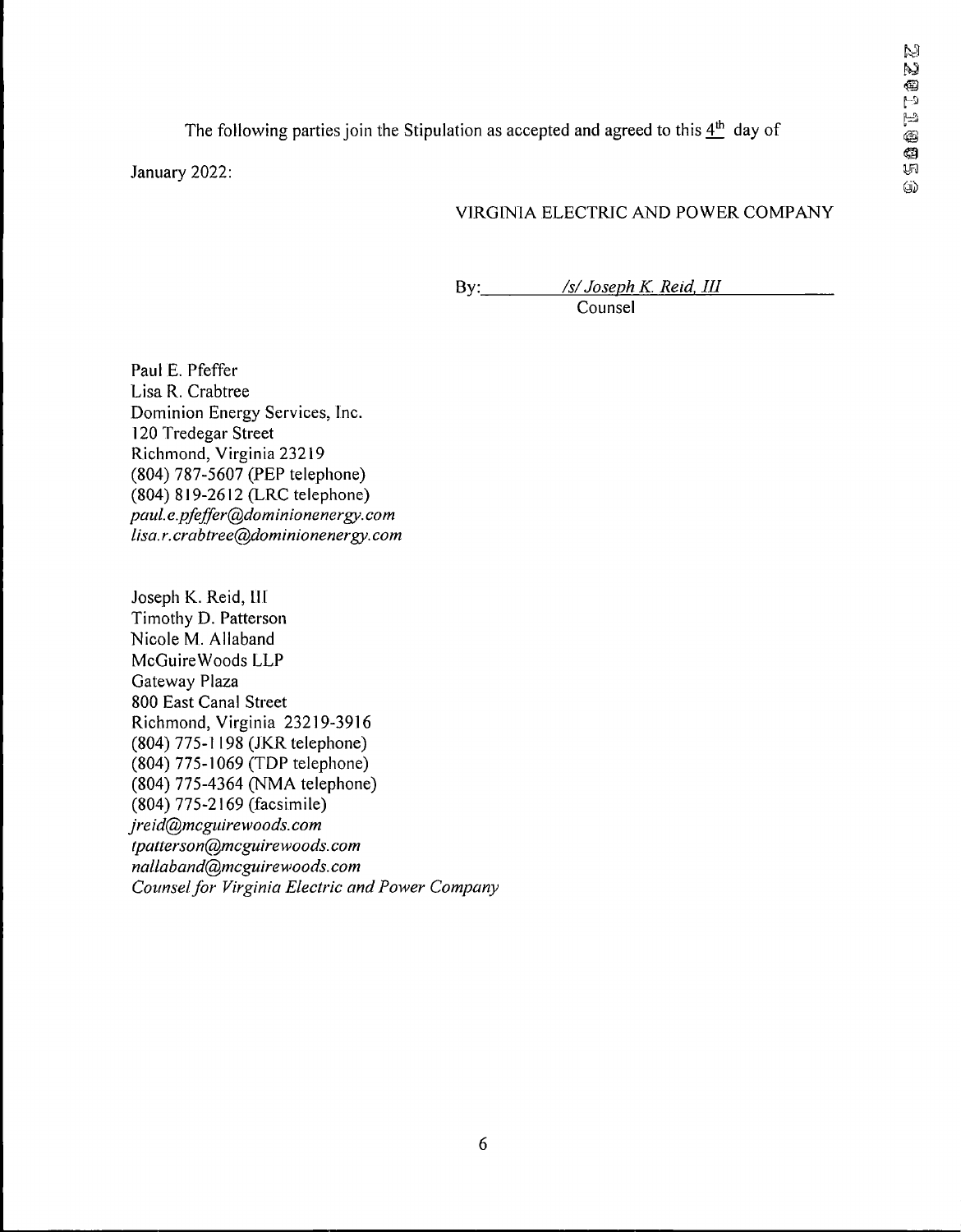### STAFF OF THE VIRGINIA STATE CORPORATION COMMISSION

*/s/ K. Beth Glowers*

K. Beth Glowers, Esq. Office of General Counsel State Corporation Commission 1300 E. Main Street, Tyler Bldg., 10th Fl. Richmond, VA 23219

# SIERRA CLUB

*/s/Evan D. Johns*

Evan D. Johns, Esq. Appalachian Mountain Advocates P.O. Box 507 Lewisburg, WV 24901

Dorothy E. Jaffe, Esq. Sierra Club 50 F Street Northwest, 8<sup>th</sup> Fl. Washington, DC 20001